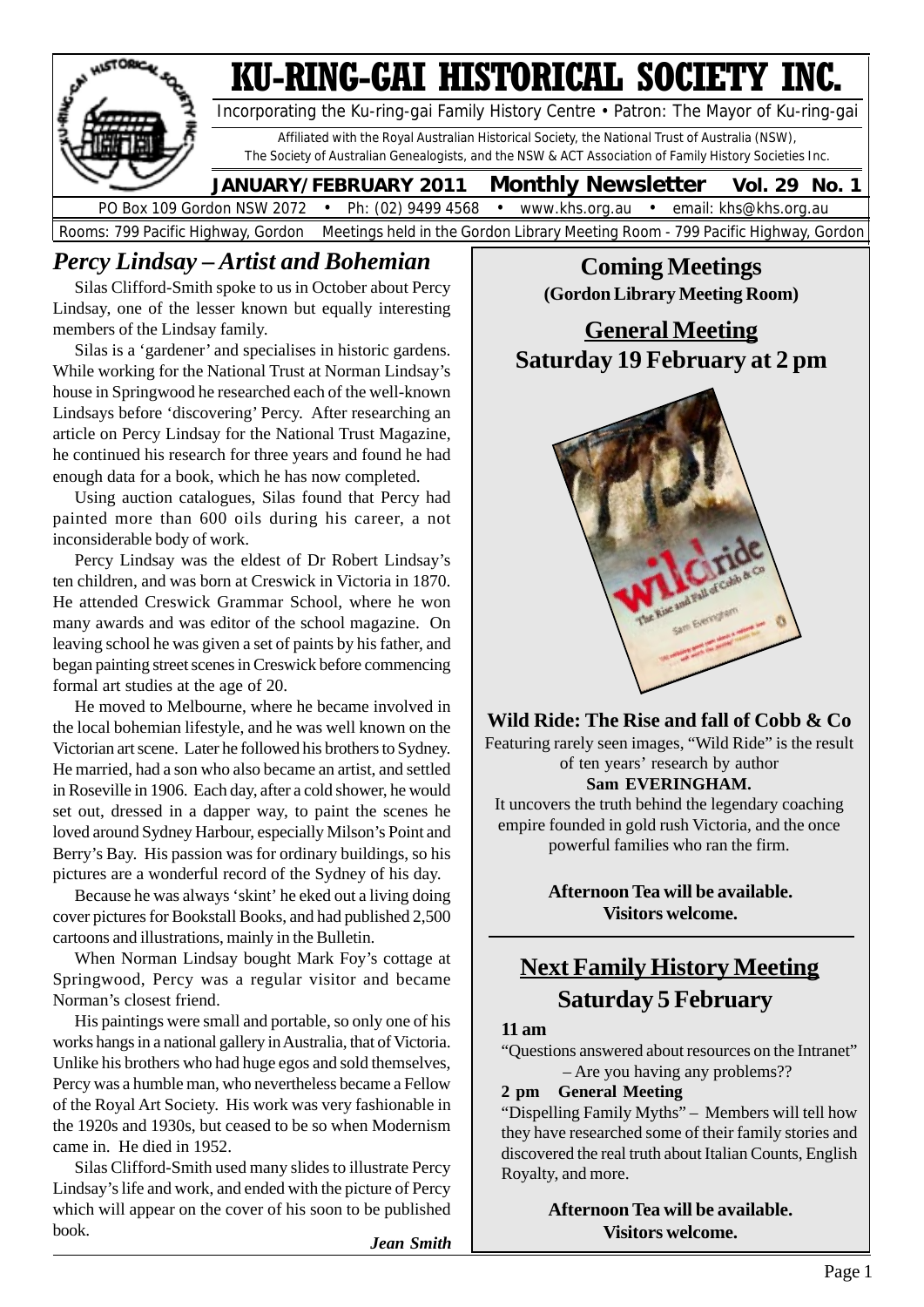### *From the President*

Well, 2011 has commenced, with a lot of items on the Society's agenda.

We have tours to the Art Gallery and Powerhouse Discovery Centre in Castle Hill, and a five day program of talks for Seniors Week in March - all thanks to Jackie van Bergen's organising skills.

Jo Harris will run a Q&A session on *Family Tree Maker* (she's also starting another Family History course in April), and Peter Stehn will be running an *Ancestry* workshop.

Since the last Newsletter, the 2010 issue of *The Historian* has been mailed out to Members. The Historian team has excelled again, with a high-quality publication of 186 pages. Thank you Jennifer Harvey, and all who contributed.

Unfortunately, there are some printing errors in the headings of some copies. If you find this a problem in your copy, please bring it to the rooms and we will exchange it for a clean copy.

If you were late paying your subscription, your copy of *The Historian* is ready to be picked up from the rooms.

The index to the 2009 *Historian* is now available on the web and our computers. This indexing is a major work, with more than 6000 entries for 2009. Our thanks are due to Judi Oliver for continuing this laborious work. Our thanks also go to Graham Lewis, who has put many hours into cleaning up our integrated web version.

*Ann Barry*

#### *Recognising Service to the Community*



Our Vice-President, Jo Harris, was recognised recently in the *North Shore Times 50 years 1960-2010* "50 of our Finest" awards, in "*The Community*" category. The award was presented on 20 January 2011 at the Council Chambers Chatswood.

Other KHS Members to receive awards were Jan Langley in "*The Community*" category, and Janine Kitson, Don Brew, Zeny Edwards, and the late Ian Ramage, all in the "*Conservation & Environment*" category.

Our photo shows Jo Harris with Dinah Warner, Yvette Reeve, and Suzanne Saunders at the Award ceremony.

### *Quiz Answers (see P. 8 for Questions)*

 $1. c$ . St John's, now the Uniting church. 2. b. George Allison Holmes, after whom Holmes St is named. 3. d. Eldinhope was at Wahroonga. 4. a. bank. The Australian Joint Stock Bank operated there from 1888 to 1894.

### *Society Workshops*

- "*Family Tree Maker*" **Q & A session**. **Cost: \$5**. **Saturday 19 February** 10.30 am **Jo Harris**
- *"ANCESTRY* **Introductory Course***"* **Cost: \$5 Peter Stehn**

**Monday 21 February 10.30 - 12.30**

Bookings are essiential by email to khsinc@tpg.com.au or by phoning the rooms, or dropping in to fill out the sheet with your name and contract telephone number.

### *England and Wales Census of 1911 - going onto Ancestry.com*

*Ancestry* will be gradually releasing the 1911 Census, previously only available on FindMyPast or to Platinum members of Genes Reunited.

*Ancestry* have already released the Census Summary Books for England, Wales, Channel Isles and the Isle of Man. They will be releasing the full household schedules on a county-by-county basis over the coming months.

The Summary Books provide an outline of this information. They tell you the name of the head of each household, plus how many people were recorded in that home. They also reveal the type of property your ancestors were living in (such as a house, flat or shop), provide a description of the enumerator's route (often with a map), and provide an easy way to see the households in the area where your ancestor lived.

*Ancestry* have also released various military information– Military Campaign Medals and Award Rolls, 1793-1949, Naval Medal and Award Rolls, 1914-1920, Citations of the Distinguished Conduct Medal 1914-1920.

*Ancestry.com* is available on all the computers in our Research centre. *Jenny Joyce*

### *Digital Voice Recorders*

Many of our members have asked for advice on purchasing Digital Voice Recorders. We have evaluated several units and there was a clear-cut "winner" based on price, ease of use and quality of recording.

That "winner" is the *Zoom H1* recorder. We will be purchasing two of these for the Society, and if any member would like to purchase one themselves, Jenny Joyce will be able to provide training on how to use the recorder. Some of the features are:

- One simple button to start and stop recording
- Easy to see light that indicates when the unit is recording
- Recording direct in .WAV or .MP3 format, therefore no need for complicated PC software to download and translate the recording
- Great quality built-in stereo microphones, meaning that lapel microphones are not essential for a good recording.

The recommended retail price for this unit is \$199, but Turramurra Music are selling it for \$145, and Mall Music in Brookvale are selling it for \$149.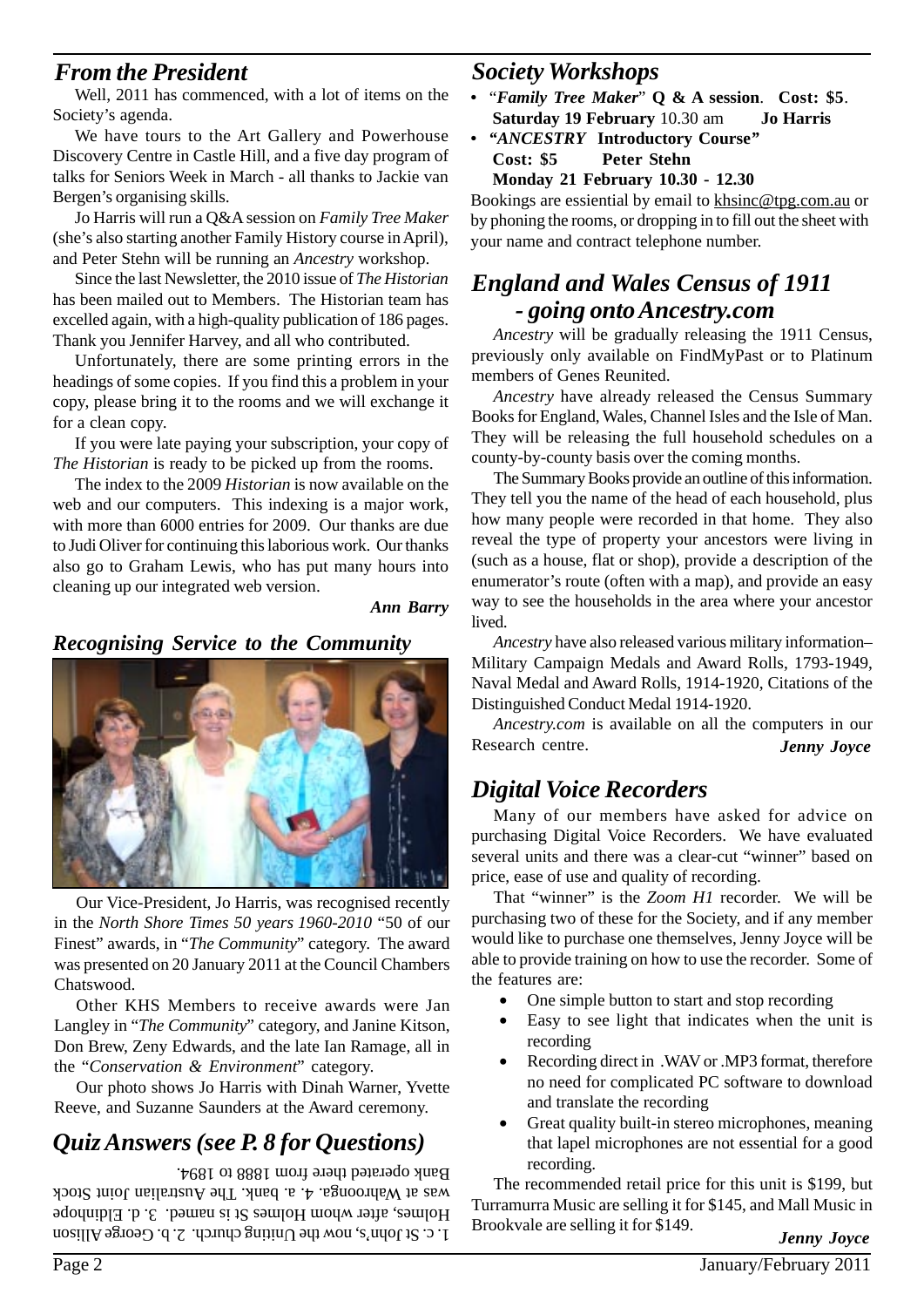### *The controversial Sir Thomas Mitchell*

At our November 2010 meeting, John Read told us how Major [later, Sir] Thomas Mitchell, first explorer down the Darling River, was Surveyor General for 27 years. During this time he quarrelled and survived attempts to sack him by five Governors. He fought the last recorded duel in Australia with Stuart Donaldson, the first Premier of NSW.

He lived an excessive lifestyle, and was close to bankruptcy a number of times, but it was essentially excessive, even obsessive, ambition that both made and marred his character.

Although he made much of his forebears, he was a dour Scotsman without privilege or inherited wealth. After his father died when he was 12, his family was destitute, but a step-uncle took him under his wing. He had an insatiable thirst for knowledge and went to the University of Edinburgh at age 13, and received a classical education. At 19, he enlisted in the Army to fight in the Peninsular War.

The Army phase lasted 16 years; his skills were early recognised. He spent much time behind enemy lines surveying and mapping the terrain for Wellington's advancing army, and later advanced to the rank of Major. He was offered and took up the position of Deputy Surveyor General in far off New South Wales.

Mitchell arrived in Sydney in 1827 and quickly energised the Surveyor General's Office. He wanted to explore and expected that he, like John Oxley before him, would be the Government's explorer. However, Governor Darling had other ideas and these commenced Mitchell's stormy relations with successive governors.

Darling loaded Mitchell with responsibility for road and bridge building, Commissioner for Lands and Colonial Architect, and wanted Mitchell to spend more time in the office when Mitchell wanted to be out in the field.

He and his staff surveyed more land in 6½ years than his predecessors had in the previous forty years, and Mitchell produced the "Map of the Nineteen Counties" in 1834 that covered the limits of settlement from Tamworth and Port Macquarie in the north, to Moruya in the south and to Orange and Yass in the west. He used a reconnaissance-type trigonometrical survey method that he developed after the Peninsular War for the rapid mapping of unexplored country. It was compiled from 900 maps and was remarkable for its relative accuracy. By the end of 1830 he had plotted new roads from Sydney to Parramatta and Liverpool, had marked out the Great South Road, and had found a new route and had constructed a road down the Blue Mountains that is still the main road today.

Mitchell ultimately got his chance to explore, and undertook four expeditions in 1831-2, 1835, 1836, and 1845- 6, travelling 10,000 km, or three times the distance from Sydney to Darwin. His expeditions opened up large quantities of land for grazing and settlement. He published detailed accounts of these expeditions, which, unlike those of his rivals, involved mapping and scientific study, as well as discovery. His obituary in the "Illustrated London News" referred to Mitchell as the "Cook of the Australian interior". He would have been chuffed about that...

#### **Ku-ring-gai Historical Society Speakers Program – 2011 Saturday – 2.00 pm**

**15 Jan** BEN SMITH: *No Time For The Smiths*. An engaging account of life on the northern beaches in the 1950s. **19 Feb** SAM EVERINGHAM: *Wild Ride: The Rise & Fall of Cobb & Co*. The dramatic story of this iconic company, illustrated with rarely seen images. **19 March** MICHAEL LECH: *The rise of Sydney's Department Stores Dynasties*. An illustrated talk on 19th Century department stores and the families that created them. **16 April** SUE ROSEN: *Australia's Oldest House?* Historian Sue Rosen defends her claim that Experiment Farm Cottage dates from the 1790s. **21 May** BRIAN BOETTCHER: *The Battle for Milne Bay*. What really happened during the Japanese attach in 1942. **18 June** MARK DUNN: *Joseph Fowles' Sydney, 1848*. Historian Mark Dunn is researching the life and work of this accomplished colonial artist, best known for this 1848 work. **16 July** ALASDAIR McGREGOR: *Grand Obsessions*. The life and work of Walter Burley Griffin & Marion Mahony Griffin **20 Aug** JIM RUXTON: *Old Sydney Theatres*. An illustrated talk on the lost world of old Sydney theatres. **17 Sept** GREG BLAXELL: *The River: Sydney Cove to Parramatta*. An exploration concentrating on the upper reaches and early settlement of the Parramatta River. **15 Oct** DOUG MILNE: *Astronomy in Sydney*. Stories of places and personalities from Lt. Dawes to modern radio astronomy. **19 Nov** BOB DAVIS: *The Natural Superiority of Left-Handed People Through History*. Intrigued? Bob Davis returns for a light-hearted finish to the year. *Extract From "Daily Telegraph Pictorial", Wednesday January 25, 1928, Page 6*  **"Man in the Street" column North Shore Electric Trains** "Service" voices a complaint:-

It was announced, per medium of the press, previous to the New Year, that we residents on the North Shore line were to have a complete electric service by the New Year. So we did. But where is the complete service now?

During the New Year holidays electric train services only were running. Since the expiration of the holidays we have been provided with a mixture of electric and steam trains, and, further, no electric trains on Sundays!

Would the Commissioners kindly tell us what has become of the complete service, and when we are to have it? *from Bob Gowing*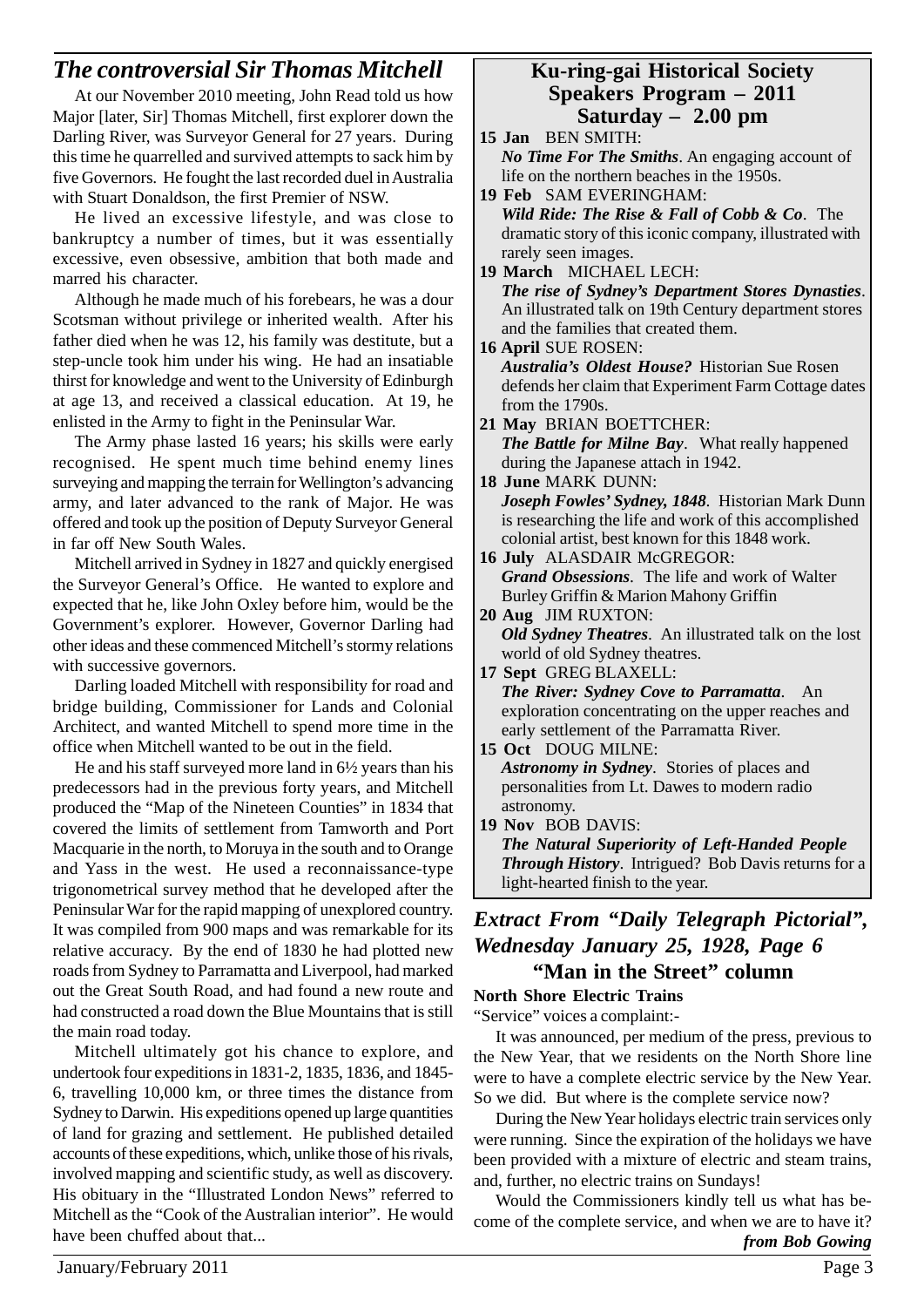### *1. Art Gallery of NSW Exhibition: The First Emperor–China's Entombed Warriors* **ONLY 2 tickets left!**

#### Wednesday 16 February 2011

Cost \$25 conc, \$35 non-conc & non-KHS members Bookings via booking sheet in research rooms, ph 9499 4568. Payment at time of booking please.

#### **Itinerary:**

8.00 am: depart Bannockburn oval, Pymble 9.15 am: arrive at Art Gallery 9.30 am: guided tour of exhibition 10.30 am - 2 pm: free time in the Art Gallery 2.00 pm: depart Art Gallery 3.00 pm: arrival back at Bannockburn oval

#### **Includes:**

- Coach transport
- Entry to Art Gallery before normal opening hours
- Entry & guided tour of First Emperor exhibition

#### **Does not include:**

- Morning tea or lunch there are a number of cafes within the gallery
- Entry to other paid exhibitions

### *2. Hills District Historical Society Museum & Powerhouse Discovery Centre*

#### Wednesday 9 March 2011

Cost: \$40 (\$45 non-KHS members)

Bookings via booking sheet in research rooms, ph 9499 4568. Payment at time of booking please.

#### **Itinerary:**

- 8.30 am: depart Bannockburn oval, Pymble
- 10.00 11.30 am: morning tea, talk and guided walk at Hills District Historical Society Museum
- 12.00 1.30 pm: lunch at Bull & Bush Hotel
- 2 3.30 pm: Powerhouse Discovery Centre Site Tour and Display Store visit

4.30 pm: arrival back at Bannockburn oval **Includes:**

- coach transport and transfers
- morning tea
- entry, talk and guided walk at the Museum & Masonic Schools complex
- lunch at the historic Bull  $& Bush Hotel with 3 choices$ of main meal plus a drink
- 90 minute Site Tour and Display store visit hosted by Discovery Centre guides

#### **Hills District Historical Society Museum**

This is a new and much larger location (opened late 2010) for the Museum with very much more on display.

The museum features farming, woodworking and household equipment donated by Hills District Residents. The research room includes files on Hills District pioneers, over 5000 photos of people, houses, transport, shops, etc.

#### **Powerhouse Discovery Centre**

The Powerhouse Discovery Centre is the Museum's offsite storage and collection care facility.

**Society Tours** The Museum's unique and diverse collection of 385,000 objects spans history, science, technology, design, industry, decorative arts, music, transport and space exploration. But, like most museums, only a small part of the collection can be exhibited at any one time. The Discovery Centre houses 40% of the collection (by volume), or about 50,000 objects.

### *State Library News*

A range of historical land title records are now available to view free, through a joint initiative between the Land and Property Management Authority (LPMA), the State Library and State Records Authority of NSW.

The following historical land title records will be accessible online via public terminals: Old Form Torrens Title Registers and Charting Maps. These records can now be viewed at the State Library of New South Wales reading rooms at no charge. The Old Form Torrens Title Registers, Charting Maps and Crown Plans can also be accessed at the State Records Authority of New South Wales in the same manner, free of charge.

Historical records like maps and land titles can provide a wealth of information about the changing landscape of a community, original landowners, local landmarks and even property names. You can access this wonderful new resource in the State Library reading rooms.

#### *Getting started*

A good starting point for more information on researching land records or property history in NSW is the LPMA searching guides.

There are five searching guides:-

- First Stop Guide
- A Brief History of the Records of the Registrar General
- Torrens Title Information and Search Guide
- Searching the Registrar General's Maps and Plans amalgamating former guides "The Parish Map and Crown plan in Family History and Genealogical Searching" and "The History of Registrar General's Maps and Plans"

• Old System Information and Search Guide

Note: These guides were in the process of being reviewed and updated, and should be released by now. The guides can be downloaded at no charge from http:// www.lpma.nsw.gov.au/land\_titles/historical\_research

The LPMA records available via these public terminals are for viewing purposes only. No printing, digital photography or screen dumps of any records displayed is permitted *Further Information*

http://www.sl.nsw.gov.au/about/collections/maps/docs/ online\_historical\_land\_title\_records.pdf

*Jackie van Bergen*

### *From the Editor*

A reminder that contributions to the *Newsletter*, large or small, polished or rough, are always welcome.

We have a great collection of regular contributors, but variety adds spice to many products, including this one!

So please think seriously about sending me some text or photos to make this YOUR newsletter in 2011!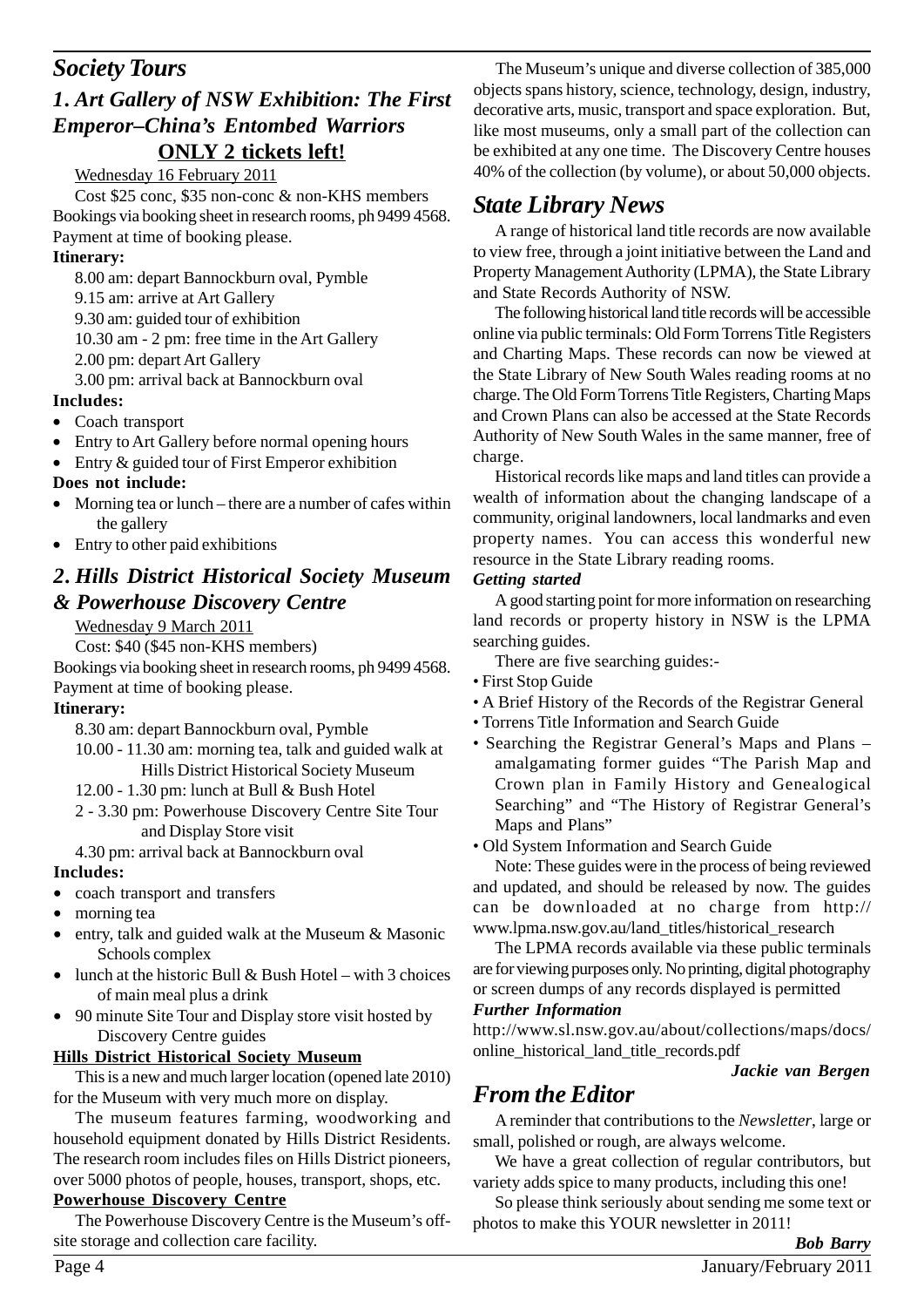### *Recent Acquisitions*

There were a number of acquisitions recently, and the following are a selection:-

•*'County & Parish Maps of N.S.W. with Index'* compiled by Alice Jansen ISBN 0 646 04243 2 reprinted 1999 (including maps - 229 pages). This was compiled from working documents dated 1881 and lists parish names NOT localities.

•*'A Complete Guide to Heraldry'* by A.C. Fox-Davies (Revised by J.P. Brooke-Little) ISBN 0-85613-854-1 (revised May 1969) 513 pages with over 800 illustrations.

•*'Tips for Queensland Research 2008 edition'* by Judy Webster ISBN 978-1-875333-22-6 (40 pages). The emphasis of this book is records held at Qld State Archives.

•*'RAAF Station Bradfield Park The making of a memorial'* produced by Ku-ring-gai Council celebrating 100 years 1906- 2006. Emphasis is on the memorial and the opening ceremony.

•*'Saint John Ships and Their Builders'* by Esther Clark Wright published presumably 1975 and 229 pages. This is a Canadian locality and covers the period 1800-1892. Some of the ships were registered in Australia.

•*'Burial Records of St Mark's Anglican Churchyard Picton NSW'* compiled by Ken Williams for the Picton and District Historical and Family History Society Inc. published 2001 ISBN 0-9579925-1-3. Records all persons known to have been buried in the churchyard between 1858 and 1998. In all, 850 persons are listed.

•*'Sofala Days and Turonites'* by John Rule (with metal detecting notes and gold locations) reprinted 1993 (60 pages) ISBN 0-9595902-2-6. *Bruce Robinson*

### *One Hundred Years Ago*  **- items from "The Kuringian"**

#### **Killara 1911**

At Killara a stone church has been built, which should meet every requirement for some time to come. There are a plucky lot of folk in the world yet, or big jobs like the building of a 1500 pound church in a sparsely populated centre would not be undertaken. "Nothing ventured" applies just as much to church making as to anything else. Pioneering anything is no easy matter. Still people do it. We wish our church makers the best of good luck.

#### **Roseville 1911**

Anyone who has a liking for a few hours by the waterside should make it their business to "discover" Roseville Park, where there are facilities for enjoyment either on land or by pulling boat on the upper reaches of Middle Harbour. The Park is about half an hour's walk from the Roseville Station. On getting out of the train ask the obliging Stationmaster to direct you. He will do it gladly. Take your "billy" and hamper and picnic when you get there. The place is well worth a visit. If you can find Mr. Babbage on the way down, you will enjoy the visit more. Our friend has worked hard for his park, and is still singing its praises. Any district is always the better of a pioneer or two.

*from Jo Harris*

### *KHS Seniors Week Program 2011*

**Tuesday 22 March to Saturday 26 March**

**Venue**: Gordon library meeting rooms **Start time**: 10.30 am

**Cost**: Talks are **free**, thanks to a Seniors Week grant **Includes**: Morning tea

**Bookings** are essential: phone 9499 4568 (10 am - 2 pm), or email khs@khs.org.au

#### *Tuesday 22 March 2011*

#### **How to Research your House**

Talk by members of the KHS Built Heritage team covering the basics of how to research the history of your house. Followed by a discussion over morning tea, then the opportunity to have hands on experience in the research rooms with volunteers from the team

#### *Wednesday 23 March 2011*

#### **How do I take care of my old Photos and Documents?**

Talk by members of the KHS preservation team on how best to handle and preserve your old photographs and documents. Followed by a discussion over morning tea, then the opportunity to talk to the team in the research rooms.

#### *Thursday 24 March 2011*

#### **How to Research your Family History**

Vice-President of the Ku-ring-gai Historical Society and leader of the family history group, Jo Harris will give a highly entertaining presentation on getting started with researching your family history. Followed by a discussion over morning tea, then the opportunity to do some hands on research in the research rooms helped by family history group volunteers.

#### *Friday 25 March 2011*

#### **What do we have and how can you find it?** (**the extensive resources of KHS)**

Talk by Committee members outlining and demonstrating the huge array of resources held by the Ku-ring-gai Historical Society. Includes databases and books for local and Australian research, family history research and over 10,000 photos. Followed by a discussion over morning tea and then the opportunity to do some hands on research in the research rooms helped by room volunteers.

Are you a room volunteer or researcher? Is there so much more on the system now than when you started? This is a simple way to update yourself in a social environment.

#### *Saturday 26 March 2011*

#### **Facebook – starting out, safety, fun!**

Talk by Carole Riley (of SAG) focussing on Facebook but also covering a couple of other social media sites. This talk will cover how to get started, what to look out for, especially safety and privacy. Followed by a discussion over morning tea, then the opportunity to set up your own facebook account in the research rooms – if you bring your email address.

A great way to keep in touch with your grandchildren! And to share photos!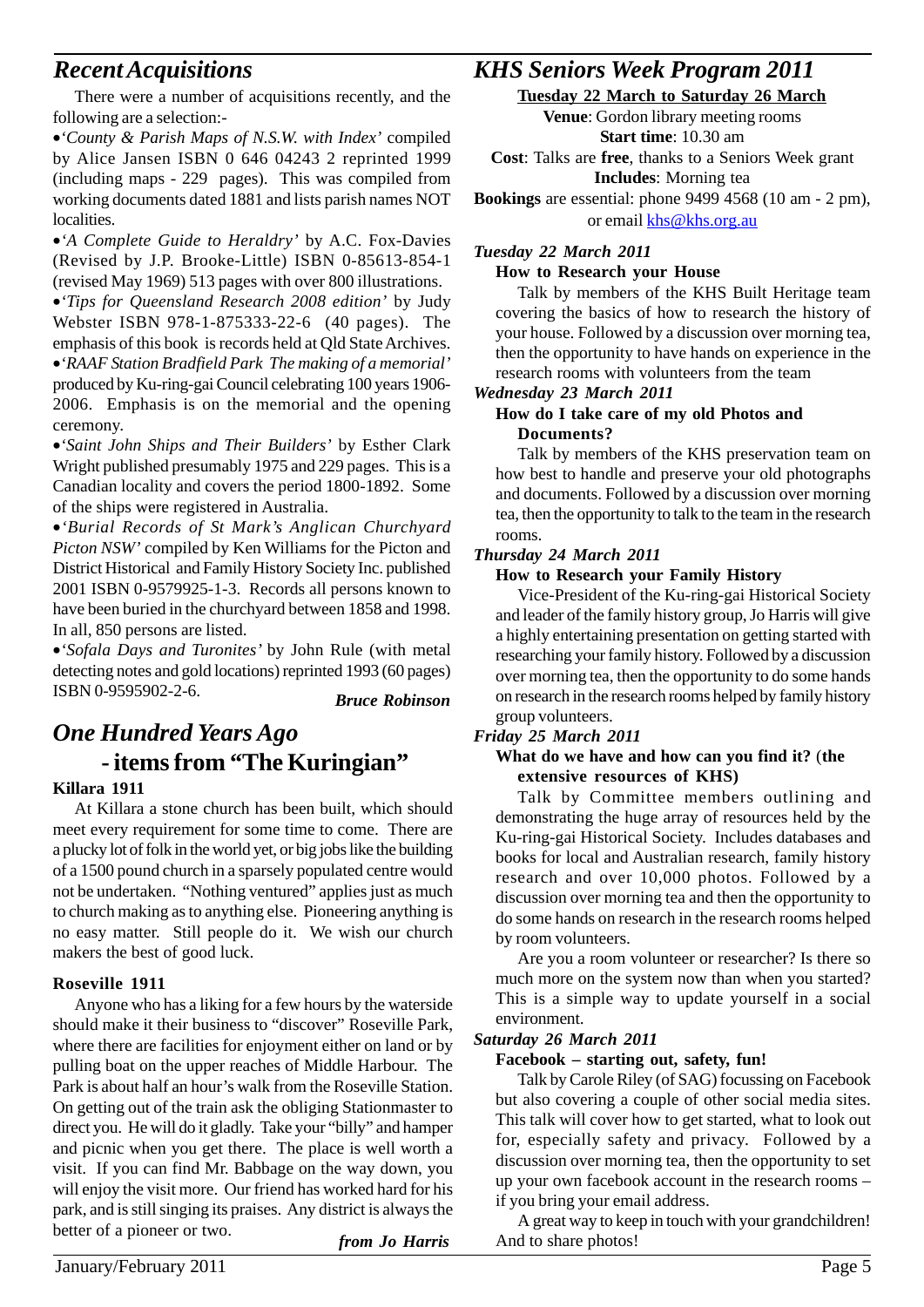# *FAMILY MATTERS*

## *December Family History Meeting*

*2pm Meeting* (there was no morning research session)

Jo Harris chaired the meeting, attended by 35 members. She advised that on this day (Dec. 4) in 1788, the wind was from the south-east and the temperature 21.1C.

Max Farley read from the 50th year issue of the North Shore Times the names of prominent people including Jo (see this issue P.2).

*Reports* Jenny Joyce attended a meeting on Oral History Day, with 15 present, on research into recorders. She also gave a report on the "Unlock the Past" Roadshow, with a good speaker, Dan Lynch, and Louise St Denis from a Canadian online company, National Institute of Genealogical Studies.

*Coming Events* Jenny Joyce spoke of a tour to the Art Gallery of NSW on Wednesday 16 February. Jackie van Bergen advised of a tour on Wednesday 9 March to the Powerhouse Discovery Centre in The Hills district.

*Book Reports* Members reported on "In True Spirit" by Jessica Watson (round-world sailor), and "White Gold" about Cornish slaves. "The Founders of Australia" will be updated in 2011.

*Australian Family Tree Connections* magazine, December issue. Jo made copies of "40 Things to Ask Your Mum and Yourself" for distribution.

*Cemetery Visits* Reports were given on visits to Taiwan and Camperdown (Sydney).

Thanks were given to the behind-the-scenes research team, family history committee, report writers, and to Jill Nicholson.

The "Show and Tell" feature was provided by the following members:-

**David Knox** - Silver salver presented to Isaac Corry, MP for Newry, Ireland, made in 1758. The Irish Parliament was dissolved, and became part of the UK until 1921.

**Suzanne Saunders** - Copy of Freedom of City of London document given to James William Gann, outfitter 25 October 1861.

**Margaret Holland** - Mother born Canada, emigrated 1928 on "Niagara", met future husband, lost touch. Friend in tennis club showed her an ad in paper re whereabouts, met again and married.

**Jackie van Bergen** - Replica of globe. 4xggrandfather made globes, gimbel compasses, sextants used on early migrant ships. Made globe for Capt.Cook's ship.

**Jill Nicholson** - grandmother's book "Health and Longevity" written 1909. 15 sections including What Young Wives Should Know, now sold as a curiosity. Kerosene much recommended, applied and consumed. Jill read many entertaining extracts.

**Jenny Joyce** - grandfather's watch. Born 1896, enlisted 1916. Men began wearing wrist watches in WW1.

**Joy Walker** - wooden box belonged to aunt, originally contained sewing cottons.

**Elaine Turnidge** - 1982 went to Edison's Museum in Florida, showed copy of Edison's globe and filament, HMV music box and horn, poster of HMV dog.

**Tony Prince** - 3 treasured books given by parents, published in Chicago. 12 volumes, folk tales and stories from all over the world.

**Robin Anderson** - gggrandmother's ivory visiting card box. She married 1854. Also silver cup dated 1772, gift from Lady McIlwrath to Robin's father who was chairman of McIlwraths.

**Marjorie Perry** - locket with horseshoe, shamrock, rose and thistle, belonged to gggrandmother who emigrated 1838. **Annet Latham** - framed sampler by Ann Fraser aged 12. This set Annet on road to genealogy.

**Richard Facer** - house sign "Moppity" at least 150 years old from 91 Ku-ring-gai Ave, Turramurra, where ggrandmother died. Originally the name of property where ggggrandfather obtained mutton and lamb to sell to miners at Lambing Flat (now Young). Sign moved to Marrickville, then Killara, then Turramurra.

**Lynne Gardiner** - tatted blouse which belonged to grandmother. Book "1000 Beautiful Things".

**Bob Gowing** - Old metal button "Military Forces NSW" belonged to ggrandfather who joined Paddington & Surry Hills Rifles in 1868.

**Jo Harris** - bracelet with oil painting of gggrandfather of 1742, John Shipton, son of Thomas.

The hamper raffle was won by Jackie van Bergen.

A delicious Christmas afternoon tea was then enjoyed by all.

*Based on notes by Stella Green*

### *Coming Events*

#### **Tuesday 1 February 2011**

**RAHS Walking Tour of Camperdown Cemetery** Camperdown cemetery is a hauntingly beautiful graveyard with its hulking Moreton Bay Fig, palms and eucalyptus trees. It is the burial place of several notables and 22 passengers of the ill-fated *Dunbar*.

Meet 9.45 am for a 10.00 am start outside front gates of St Stephen's Anglican Church, 189 Church Street, Newtown (close to Newtown railway station).

Cost: \$12 Members, \$15 Non-members.

#### **Saturday/Sunday 26-27 February 2011 Sydney Vintage Tramway Festival 2011**

It is 50 years since the closure of Sydney's Tramways. See veteran trams, cars and fire engines, and a classic miniature railway.

Ride a veteran 1890s tram. Take an antique bus from Sutherland to Loftus.

Cost: adult \$15/child \$10/concession \$10/family \$46. (includes unlimited tram and bus rides)

Sat: 9-9/Sun: 9-5 at The Sydney Tramway Museum, Old Prince's Highway/Pitt Street, Loftus.

http://www.sydneytramwaymuseum.com.au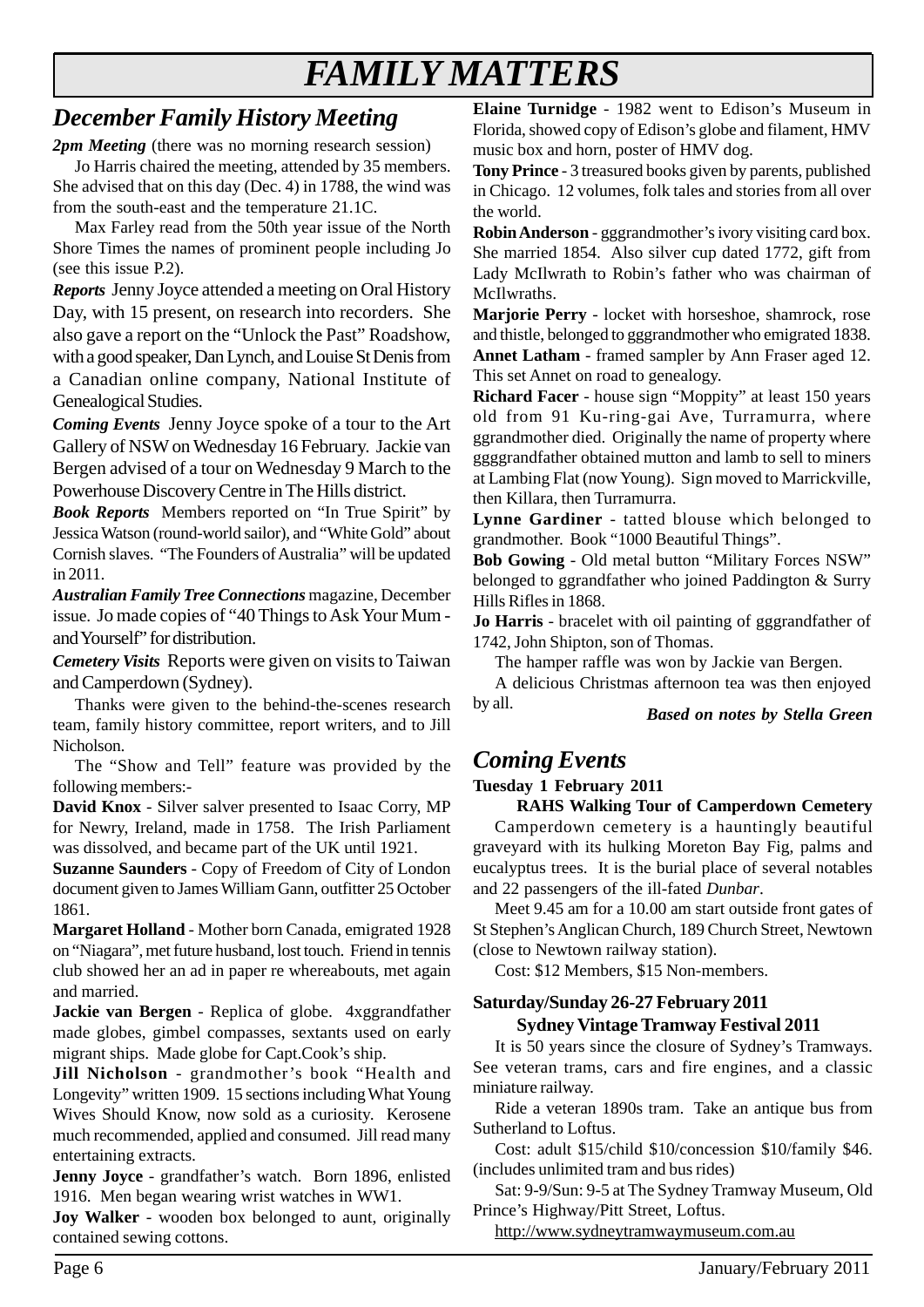8 weeks starting Monday 11 April and each Monday till 6 June (excluding Monday 25 April). For further information and booking, contact Jo on 9489 4383.

### *More on Service Stations in Ku-ring-gai*

Further to the November/December response to "Service Stations in Ku-ring-gai", my (failing!) memory reminds of Waters' Garage that was located at the northern corner of Clanville Road and Pacific Highway at Roseville, with a galvanised iron annex on the opposite corner. A new building was erected some time ago and is now a showroom for second-hand Subarus. The opposite corner is their parking area.

Speaking of Roseville, although Seymour's on the corner of William Street and Pacific Highway, and the service station at the southern corner of Boundary Street, are in the postal district of Roseville, they are actually in the Willoughby LGA.

There was also another in Roseville, diagonally opposite the Memorial Club at 69-71 Pacific Highway. This is now O'Brien's Glass.

I confine some further comment to sites in the vicinity of the rail line between Boundary Street and Ryde Road/Mona Vale Road, the latter being formerly named Stoney Creek Road, then Pittwater Road.

There is still a service station in Lindfield Avenue adjacent to Lindfield shops.

The reference to Bert Wakelin's service station, corner Wolseley Road, Lindfield, reminds that he was the son-inlaw of Roy and Rene Gowing, who lived almost opposite and above the Tudor milk bar. Roy was a Charter Member and stalwart of the Roseville RSL Sub-branch and Club. Mrs Gowing was a Foundation Member of the RSL Ladies Auxiliary. Their daughter Hilda still resides in Lindfield.

There was a service station on the Pacific Highway at Gordon, at the corner of McIntyre Street, and another on the Highway at the corner of Merriwa Street, and yet another near Ryde Road on the recent Ikea site.

Jack Wagg's (AJ Wagg) service station at Lindfield, mentioned in the article, housed his buses. These ran from Bradfield RAAF Station to Lindfield, carrying airmen at three pence each. Mr Wagg found this very advantageous, as Wagg's thereby received a liberal petrol allowance. But the good folk of West Lindfield/West Killara weren't happy sharing their bus with young fly-boys, particularly when there was an outbreak of hepatitis in the Camp. They petitioned my father, who was then the CO, asking that RAAF passengers be banned. This was rejected, but the problem was solved when, one day, my friend Stan threw himself from his seat, lay on the floor grasping his throat, while I ran to the back of the bus shouting "The Doc thinks he is getting hepatitis". We had the buses to ourselves for a long time afterwards! *Stuart Doyle*

# *Family History Course BUILT HERITAGE "Sirocco", 33 Abingdon Road, Roseville*

*Sirocco* is one of the few houses west of the highway in Roseville listed on the NSW Heritage Office website. Built in the Spanish



Mission style in 1938 for Lieut. Noel Albert Clairs Letch, it was designed by SN Rickard and erected by Garetti & Son.

The neighbouring house, No 35, also by Rickard and the Garettis, was built at the same time for Lieut. Commander Edwin A Good. The two houses are considerably different, the style of No 35 best described as English villa. Both were featured in 1940 issues of the Australian Women's Weekly.

No 33, *Sirocco,* was noted for its 'patio garden, a sundeck and loggia on top of the garage, bougainvillea covered pergola, walled terraces, multi-coloured roofing tiles and creamtextured walls …some of the features that give this house its picturesque charm'.

No 35, a 'Picturesque two-storied … home, with cream– faced brick walls, high-pitched roof tiled in mottle red, and trimmings of chocolate-coloured bricks over doorways and under gables …Modern and comfortable, and supplied with latest equipment and services, this house is a good example of one of the domestic designs most popular to-day'.

Both houses appear to be in original, but cherished, condition. Until recently *Sirocco* was owned by an architect and his wife who, although having extended the house at the rear, had carefully retained the particular features for which the Spanish Mission style is known. The name of the house is carried out in black wrought iron, the façade asymmetrical with deep recesses in the portico providing a striking contrast between light and shade, stepped terraces, rough render finish, the roof flat with parapet topped by terracotta Cordova tiles, terracotta tiles inset in the walls for roof drainage, an arched loggia and portico encompassing the entrance, Juliet wrought iron grilles over the sash windows, the front door of wide timber boards with black painted wrought iron hinges and buttressed chimney with blind niche.

Letch and Good were members of the Royal Australian Navy. Letch, born in 1909 in Guildford WA, entered Jervis Bay Naval College aged 13, and at 17 passed into Keyham College, Devonport, England. In 1945 he was awarded a bar to his DSC and in 1956 promoted to Captain.

Edwin Allan Good CBE, born in 1904 in Adelaide, entered the Navy in 1918, was promoted to Captain in 1948, appointed Honorary Aide-de-Camp to the Governor General in 1950 and ADC to the Queen in 1954.

Stanley Noble Rickard was born in New Britain, a son of missionary Richard Heath Rickard, and nephew of Sir Arthur Lancelot Rickard of Arthur Rickard & Co. He studied at the Technical College under Cyril Blacket, and was then articled to George Sydney Jones. In 1904 he began his own practice. He served in the AIF, and after the armistice studied in London, becoming a member of the Royal Institute of British Architects.